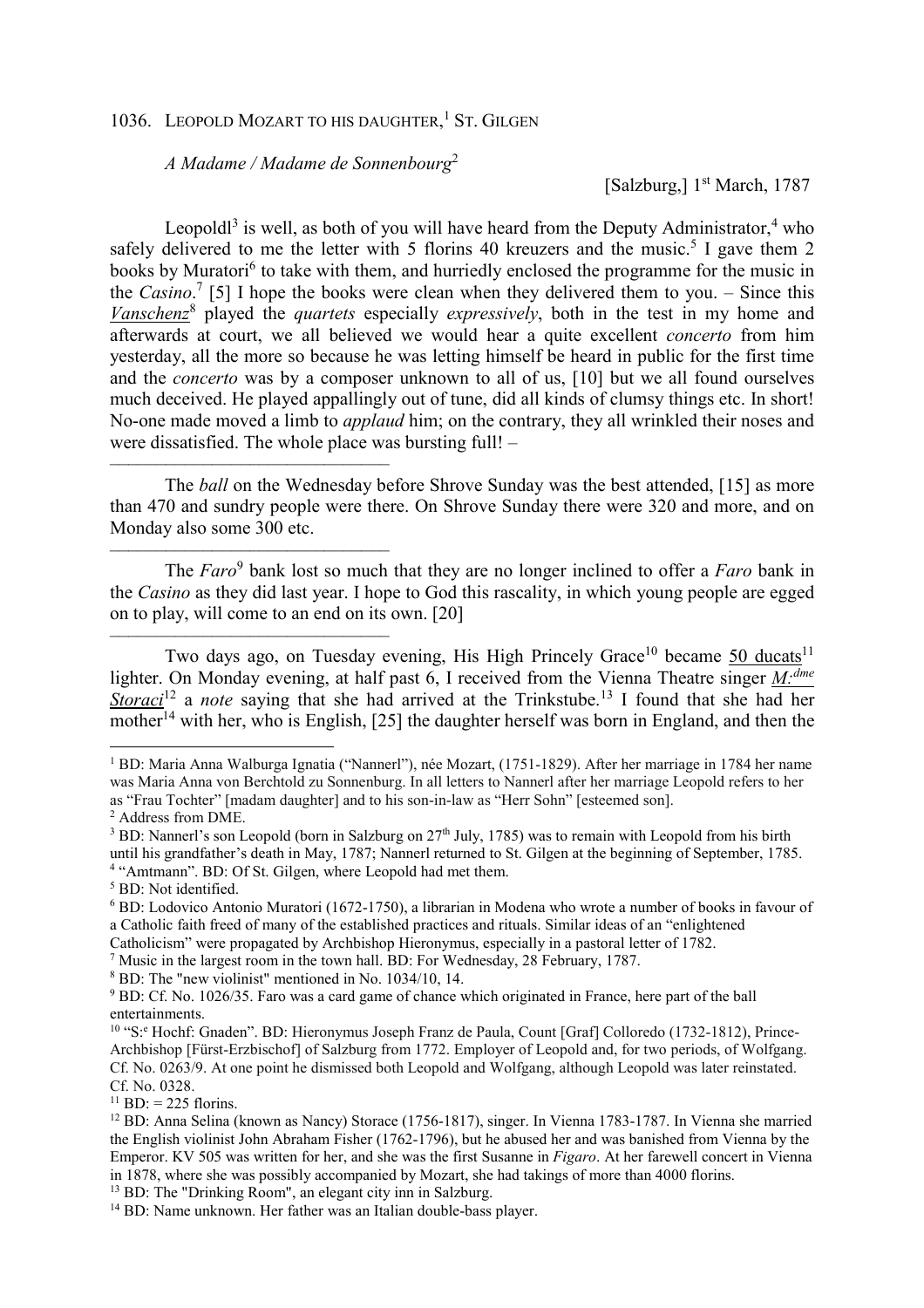Vienna theatre tenor *Ochelly*<sup>15</sup> who is also an English native, – and another Englishman whom I do not know and will no doubt be a *ciscisbeo*<sup>16</sup> of the mother or daughter. And her brother, *Maestro Storacci*, <sup>17</sup> and a little Englishman, *Attwood*, who was sent to Vienna 2 years ago expressly to study with your brother. [30] *Storaci* had a letter from Countess Gundacker Colloredo,<sup>18</sup> so she had to be <u>heard</u> and *rewarded* generously because she is returning to the theatre in Vienna<sup>19</sup> again after an annual stay in *London*. On Tuesday I *galloped* around in town with them from 10 o'clock in the morning until 2 o'clock in order to show them one thing or another. It was not until 2 o'clock that we had our midday meal. [35] In the evening she sang 3 *arias*. And at 12 o'clock at night they set off for Munich. They had 2 coaches, each with 4 post-horses, a servant rode ahead as *courier* to order the 8 horses. What baggage! – This journey will no doubt cost money! They all spoke English more than Italian. The neatest thing is that my son sent a letter to his *pupil Attwood* and with my house as the address [40] – he had gone out and *Storaci's* mother received it, – she was so stupid as to lay it somewhere in a trunk or perhaps even to lose it. *Basta*! <sup>20</sup> The letter could not be found.<sup>21</sup> – I will write to your brother about it tomorrow.

## Today, the 2nd March.

[45] Concerning your brother, I have learnt that he is back in Vienna again, for I received no answer after writing to him in Prague; that he earned 1000 fl in Prague |: as they said :|; that his most recent boy, Leopoldl, $^{22}$  had died; and that he, as I noticed, wants to travel to England, but that his *pupil* should arrange something secure for him in *London* beforehand, [50] namely a *contract* to write an *opera*, or a *subscription concert* etc. etc. *M:dme Storaci* and the whole company will also have told him grand stories on this subject, and it was no doubt also these people and his *pupil* who wakened in him the idea of going to England with them in the first place. But after I had written a fatherly<sup>23</sup> letter to him saying that he cannot earn anything on this journey in summer [55] and would also reach England at the wrong time, – that he would have to have at least 2000 fl in his pockets in order to undertake this journey, and finally that, without already having something secure as an *engagement* in *London*, he was risking, at the beginning at least, suffering certain penury despite all his skill; – he will correspondingly have lost heart, [60] since the singer's brother will of course write an *opera* this time. $24$ 

Now for a *charming anecdote*! Heinrich,<sup>25</sup> who was always running around visiting in Munich, once came home and said to me in front of everybody: *Bologna*<sup>26</sup> has told me

<sup>19</sup> BD: Nancy Storace never returned to Vienna.

––––––––––––––––––––––––––––––

 $\overline{a}$ 

<sup>&</sup>lt;sup>15</sup> Michael Kelly (O'Kelly) (1762-1826), came to Vienna at the beginning of 1783 and soon employed at the Hoftheater. Mozart gave him the roles of Basilio and Don Curzio in the première of *Figaro*.

<sup>16</sup> BD: "Cicisbeo", a *cavaliere servente*, an accompanying gentleman, in some cases a lover.

<sup>17</sup> BD: Brother of the singer Nancy Storace, composer.

<sup>18</sup> "Gräfin". BD: Maria Anna Regina Ludmilla, née Imperial Countess [Reichsgräfin] Mansfeld, wife of Franz de Paula Gundacker I, Count [Graf] Colloredo (1731-1807), eldest brother of the Archbishop, Imperial Court Counsellor [Reichshofrat] and (from 1788) Prince [Fürst] Imperial Vice-Chancellor [Reichsvizekanzler].

 $20 =$  "Enough!"

<sup>21</sup> BD: Letter No. 1035, lost. O'Kelly's *Reminiscences* tell a different story, namely that Mozart's letter was addressed to O'Kelly, not Attwood, and he delivered it personally to Leopold.

<sup>&</sup>lt;sup>22</sup> BD: Johann Thomas Leopold Mozart (18<sup>th</sup> October, 1786 - 15<sup>th</sup> November, 1786) died of "choking fever".

 $23$  BD: "Fatherly" is euphemistic: see No. 1020/23-25.

<sup>24</sup> BD: After returning to England, he wrote the opera *La cameriera astuta*, first performed in 1788; in 1791 his pasticcio opera *The Siege of Belgrade* was staged.

 $25$  BD: Heinrich Marchand, son of the theatre director Theobald Marchand, who had had board, lodging and teaching in keyboard, violin and composition in the Mozarts' home for three years until 1774. Now employed in Salzburg.

<sup>26</sup> BD: Michelangelo Bologna, castrato, active in the court music in Salzburg 1782-84. Began a love affair with Regina ("Regerl") Weyrother, left for Munich in September, 1784.